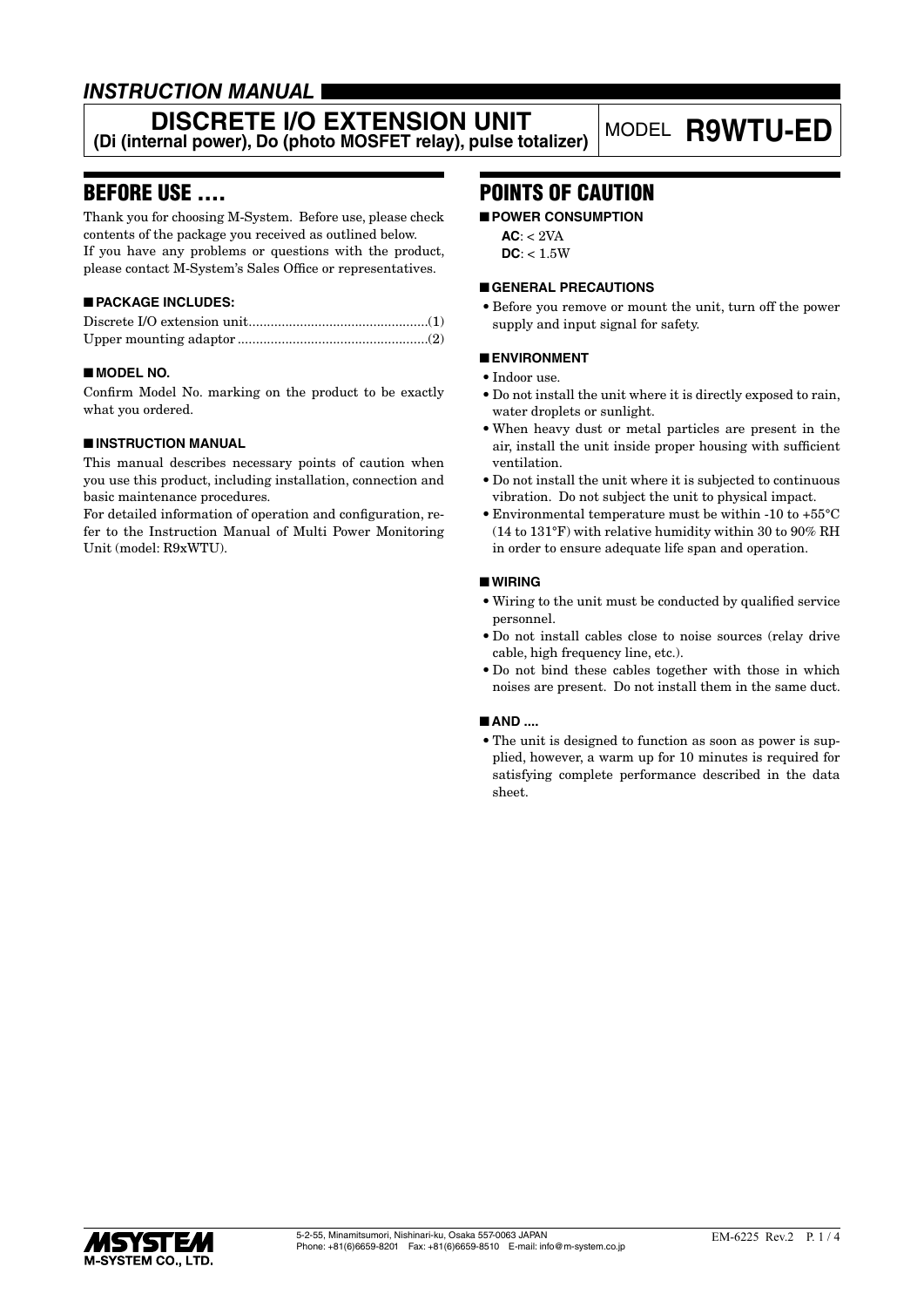# COMPONENT IDENTIFICATION

#### ■ **I/O STATUS INDICATOR LED**

Discrete I/O extension units have LED indicators showing I/O signal status. Contact ON : LED ON Contact OFF : LED OFF



### TERMINAL ASSIGNMENTS

#### ■ **DISCRETE INPUT**

|                                 |  |  | DI3 | DIA |  | D <sub>15</sub> | 15<br>DI <sub>6</sub> | 16 |     |  |
|---------------------------------|--|--|-----|-----|--|-----------------|-----------------------|----|-----|--|
| COM COM COM COM COM COM COM COM |  |  |     |     |  |                 |                       |    | NC. |  |

| No.            | ID         | <b>FUNCTION</b> | No. | ID              | <b>FUNCTION</b> | No. | ID                | <b>FUNCTION</b> | No. | ID     | <b>FUNCTION</b> |
|----------------|------------|-----------------|-----|-----------------|-----------------|-----|-------------------|-----------------|-----|--------|-----------------|
|                | <b>COM</b> | Input comon     | 10  | DI <sub>1</sub> | Input 1ch       |     | $DO1-$            | Output 1ch-     | 10  | $DO1+$ | Output 1ch-     |
| $\overline{2}$ | <b>COM</b> | Input comon     | 11  | D <sub>12</sub> | Input 2ch       | 2   | DO <sub>2</sub> - | Output 2ch-     | 11  | $DO2+$ | Output 2ch-     |
| 3              | <b>COM</b> | Input comon     | 12  | D <sub>13</sub> | Input 3ch       | 3   | $DO3-$            | Output 3ch-     | 12  | $DO3+$ | Output 3ch-     |
| 4              | <b>COM</b> | Input comon     | 13  | DI <sub>4</sub> | Input 4ch       | 4   | $DO4-$            | Output 4ch-     | 13  | $DO4+$ | Output 4ch-     |
| 5              | <b>COM</b> | Input comon     | 14  | D <sub>15</sub> | Input 5ch       | 5   | $DO5-$            | Output 5ch-     | 14  | $DO5+$ | Output 5ch-     |
| 6              | <b>COM</b> | Input comon     | 15  | DI <sub>6</sub> | Input 6ch       | 6   | $DO6-$            | Output 6ch-     | 15  | $DO6+$ | Output 6ch-     |
| 7              | <b>COM</b> | Input comon     | 16  | DI7             | Input 7ch       | 7   | $DO7-$            | Output 7ch-     | 16  | $DO7+$ | Output 7ch-     |
| 8              | <b>COM</b> | Input comon     | 17  | D <sub>18</sub> | Input 8ch       | 8   | $DO8-$            | Output 8ch-     | 17  | $DO8+$ | Output 8ch-     |
| 9              | NC.        | Unused          | 18  | <b>NC</b>       | Unused          | 9   | <b>NC</b>         | Unused          | 18  | NC.    | Unused          |
|                |            |                 |     |                 |                 |     |                   |                 |     |        |                 |

#### ■ **DISCRETE OUTPUT**

|  |     |  |                                                       |      |  |  |            |  |                 |  |    | NC   DO8-   DO7-   DO6-   DO5-   DO4-   DO3-   DO2-   DO1- |
|--|-----|--|-------------------------------------------------------|------|--|--|------------|--|-----------------|--|----|------------------------------------------------------------|
|  |     |  |                                                       | 16 L |  |  | $15$ 14 13 |  | 12 <sub>1</sub> |  | 10 |                                                            |
|  | NC. |  | DO8+   DO7+   DO6+   DO5+   DO4+   DO3+   DO2+   DO1+ |      |  |  |            |  |                 |  |    |                                                            |

| No.            | ID                | <b>FUNCTION</b> | No. | ID               | <b>FUNCTION</b> |
|----------------|-------------------|-----------------|-----|------------------|-----------------|
|                | $DO1-$            | Output 1ch-     | 10  | $DO1+$           | Output 1ch+     |
| 2              | DO <sub>2</sub> - | Output 2ch-     | 11  | DO <sub>2+</sub> | Output 2ch+     |
| 3              | $DO3-$            | Output 3ch-     | 12  | $DO3+$           | Output 3ch+     |
| 4              | $DO4-$            | Output 4ch-     | 13  | $DO4+$           | Output 4ch+     |
| 5              | $DO5-$            | Output 5ch-     | 14  | $DO5+$           | Output 5ch+     |
| 6              | DO6-              | Output 6ch-     | 15  | $DO6+$           | Output 6ch+     |
| $\overline{7}$ | $DO7-$            | Output 7ch-     | 16  | $DO7+$           | Output 7ch+     |
| 8              | $DO8-$            | Output 8ch-     | 17  | $DO8+$           | Output 8ch+     |
| 9              | ΝC                | Unused          | 18  | <b>NC</b>        | Unused          |

# INSTALLATION

### ■ **WALL MOUNTING**

Attach the upper mounting adaptors to the upper side of the unit, and pull out the lower mounting adaptors from the lower side. Fasten a M4 screw through the mounting hole (4.5 mm dia.) of each adaptor. (torque 1.4 N∙m)

To remove the upper mounting adaptor from the unit, pull it out while squeezing the latches as shown in the figure below.



#### ■ **DIN RAIL MOUNTING**

Set the unit so that the lower mounting adaptors are at the bottom. Hook the upper hook at the rear side of the unit onto the DIN rail and push in the lower part of the unit. When removing the unit, pull out the unit while pushing down the adaptors using a minus screwdriver.



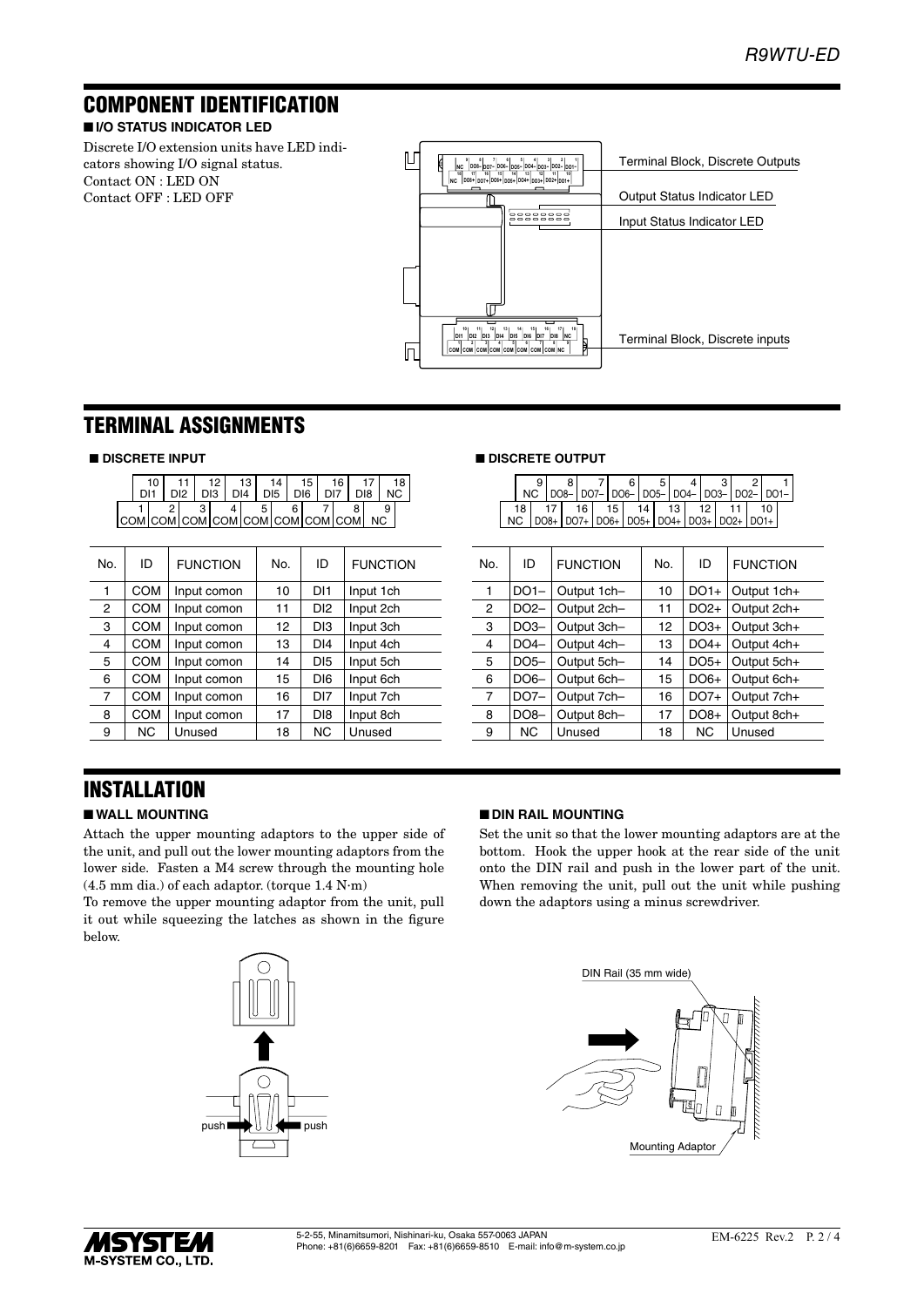### TERMINAL CONNECTIONS

Connect the unit as in the diagram below.

#### ■ **EXTERNAL DIMENSIONS unit: mm (inch)**



#### ■ **CONNECTION DIAGRAM**

■ **INPUT**







10 DO1+

Control Circuit